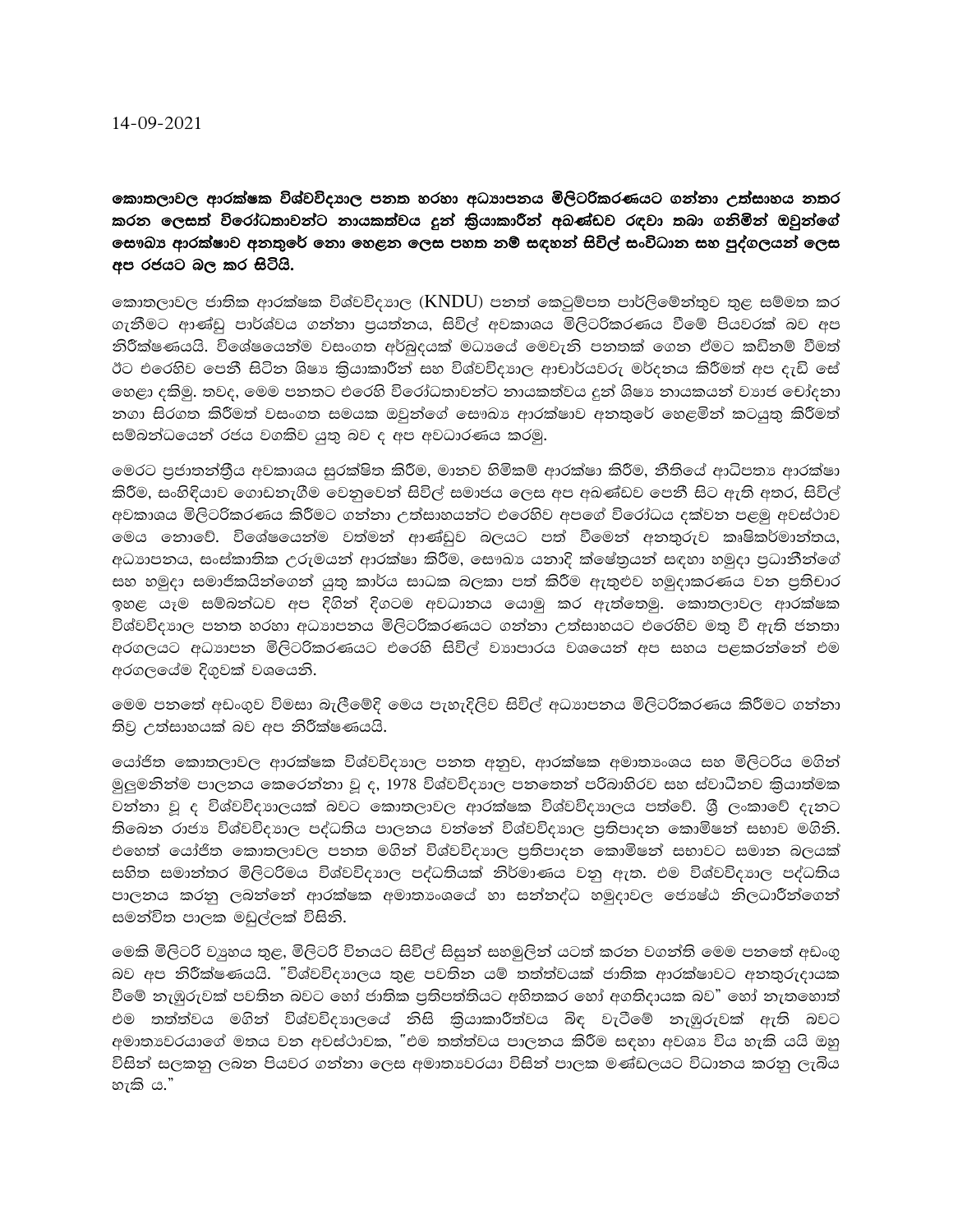පුජාතන්තුවාදී පසුබිමක් තුළ ශිෂාය කියාකාරිත්වයන්ට තිබෙන ඉඩකඩ මෙම පද්ධතිය තුළට ඇතුළත් වන සිසුන්ගෙන් සම්පූර්ණයෙන්ම අහිමි කර ඇති බව මෙමඟින් තහවුරු කරන බව අප අදහසයි.

මේ සම්බන්ධයෙන් සිය විරෝධය පෑමට විශ්වවිදාහල සිසුන් ඇතුලු මේ පිළිබඳ උනන්දු සියලු දෙනාට අයිතියක් ඇති අතර මේ සඳහා නායකත්වය දුන් විශ්වවිදාහල ආචාර්යවරු, ශිෂා කියාකාරීන් මර්දනය කිරීමේ උත්සාහයට අපගේ විරෝධය පළ කරමු. වාාජ චෝදතා තගමින් ශිෂා කිුයාකාරීන් හා ආචාර්යවරු බලහත්කාරයෙන් අත්අඩංගුවට ගැනීම්, පුශ්න කිරීම් පිළිබඳ සිදුවීම් ගණනාවක් මේ වන විට වාර්තා වී ඇත.

අගෝස්තු 03 වැනි දා පාර්ලිමේන්තු පාරේ පැවැති උද්ඝෝෂණයට සම්බන්ධ වූ අන්තර් විශ්වවිදාහල ශිෂා බල මණ්ඩලයේ කැඳවුම්කරු වසන්ත මුදලිගේ, අගෝස්තු 05 වැනි දා රාතිුයේ සිරස රූපවාහිනියේ සාකච්ඡාවකට සහභාගී වී ආපසු යමින් සිටිය දි අත්අඩංගුවට ගනු ලැබීය. තවද විරෝධතාවලට සම්බන්ධව සිටි චමීර කොස්වත්ත සහ කෝෂිලා හංසමාලි යන ශිෂා කියාකාරීන් ද අත්අඩංගුවට ගෙන ඇති අතර ජයවර්ධනපුර විශ්වවිදාහලයේ මහා ශිෂා සංගමයේ සභාපති අමිල සන්දීප ද බලහත්කාරයෙන් රැගෙන ගොස් අත්අඩංගුවට ගෙන ඇත. පනතට එරෙහි විරෝධතාවයකට ගොස් නැවත පැමිණෙමින් සිටියදි පිරිසක් ගමන් කළ බස් රථයකට ඇතුළු වූ සිවිල් ඇඳුමෙන් සැරසුණු තැනැත්තෙකු කිසියම් අයෙකු අත්අඩංගුවට ගැනීමට උත්සාහ කිරීම සම්බන්ධ සිදුවීමක් ද කථිකාචාර්ය අමින්ද ලක්මාල් සමාජ මාධාග වෙත මුදා හැර තිබුණි. එමෙන්ම, කොතලාවල පනතට එරෙහිව මෙන්ම ගුරු විදුහල්පති අර්බුදය තුළ කියාකාරීව කටයුතු කරන කිුයාධරයන් මර්දනය කිරීමට ගත් උත්සාහයන් කෙරෙහි ද අප අවධානය පළ කරමු.

මෙම අත්අඩංගුවට ගැනීම් බොහොමයක්, නිරෝධායන නීති උල්ලංඝනය කළේය යන වාාජ චෝදනා මත සිදුව තිබෙන බව අප නිරීක්ෂණයයි. විරෝධතාවයක් සඳහා යොදා ගත් මිනීපෙට්ටියක ආකෘතියක් ඇප ලබා දීම පුතික්ෂේප කර ඇත.

එලෙස බන්ධනාගාර ගත කරනු ලැබූ වසන්තු මුදලිගේ. අමිල සන්දීප සහ චමීර කොස්වත්තු යන ශිෂා නායකයින්ට බන්ධනාගාරය තුළ දි කෝවිඩ් 19 වෛරසය ආසාදනය වී ඇති බව දැනගන්නට ලැබේ. බලධාරීන්ගේ මෙම වගකීම් විරහිතභාවය සහ මොවුන්ගේ ජීවිත ආරක්ෂාව අනතරේ හෙළමින් කටයුතු කිරීමේ වගකීම රජය බාර ගත යුතුව ඇති බව අපි දැඩිව අවධාරණය කරන්නෙමු. රැඳවුම්භාරයේ සිටිත්තත්ගේ සෞඛා ආරක්ෂාව, ආරක්ෂාව සහ සුබසාධනය තහවුරු කිරීම අවශායෙන්ම රජයේ වගකීමකි.

වසංගතය යනු අයිතිවාසිකම් පලසකලා කියාත්මක වීමට රජයට ලබාදෙන බලපතුයක් නොවන බව අප දැඩිව අවධාරණය කරමු.

මේ වන විට පාර්ලිමේන්තුවට ගෙන ඒමට පුමාද කර තිබෙන කොතලාවල ආරක්ෂක විශ්වවිදාහල පනත් ඉකටුම්පත සම්පූර්ණයෙන් ඉවත්කර ගන්නා ලෙසත්, විරෝධය පෑමට හා අදහස් පුකාශ කිරීමට ජනතාවට ඇති අයිතිය අහිමි නොකරන ලෙසත්, රඳවාගෙන සිටින ශිෂා නායකයන් නිදහස් කිරීමට වහා පියවර ගන්නා ලෙසත් අපි රජයට බලකර සිටිමු.

## **Organizations**

- 1. Anuradhapura District Citizen Committee
- $\overline{2}$ . Asia Lanka Social Development Cooperation
- $\overline{3}$ . Center for Community Empowerment, Batticaloa.
- 4. Centre for Human Rights and Development (CHRD)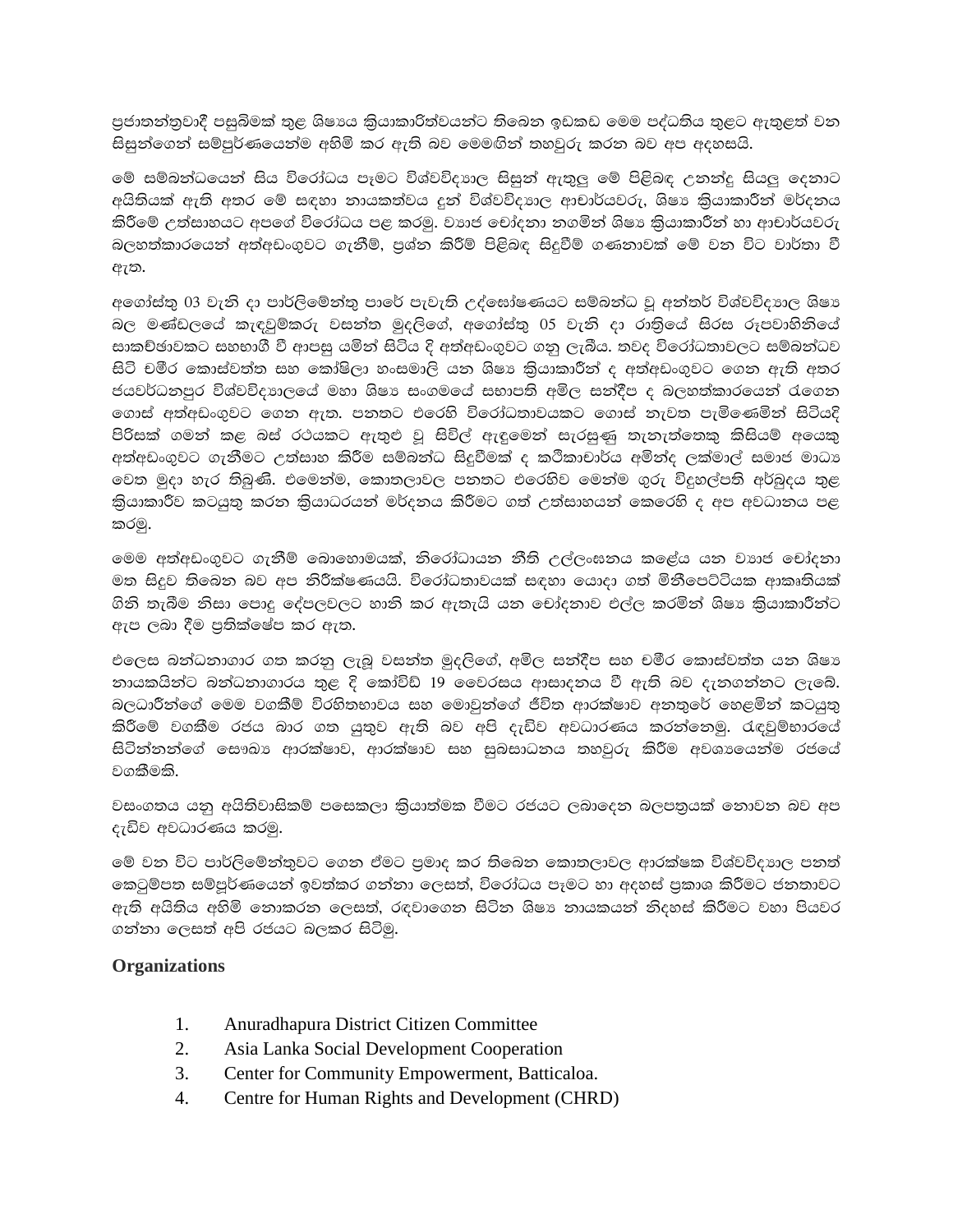- 5. Centre for Society and Religion
- 6. Civil Society Solidarity Centre
- 7. Eastern Social Development Foundation (ESDF)
- 8. Environment and Community Development Information Centre (ECDIC)
- 9. Families Of the Disappeared
- 10. Food Information Action Network- FIAN Sri Lanka
- 11. Human & Environment Links Progressive Organization (HELP-O)
- 12. Human Rights Office, Kandy
- 13. INFORM Human Rights Documentation Centre
- 14. Institute Social Development (ISD)
- 15. Janawaboda Kendraya
- 16. Lanka Organic Agriculture Movement (LOAM)
- 17. Law and Society Trust
- 18. Lawyers for Democracy
- 19. Movement for National Land and Agriculture Reform (MONLAR)
- 20. Movement for Plantation Peoples' Land Rights (MPPLR)
- 21. Muslim Women's Development Trust
- 22. National convener -National Fisheries Solidarity Movement
- 23. National Peace Council
- 24. Organization of Environment and Children Rights Preservation OECRP
- 25. Partners in Alternative Training (PALTRA)
- 26. PEF Sri lanka
- 27. People's Alliance for Right to Land (PARL)
- 28. RED Organization
- 29. Right to Life Human Rights Centre (R2L)
- 30. Rights Now Collective for Democracy
- 31. Rural Development Planning Organization (RDPO)
- 32. SAFE Foundation
- 33. Samadana
- 34. Savisthri National Womens' Movement
- 35. Social Institute for Development of Plantation Sector (SIDPS)
- 36. Sri Lanka Brief
- 37. Sri Lanka Nature Group
- 38. St John's Church, Uranee, Batticaloa
- 39. Standup Movement Lanka
- 40. University of Peradeniya
- 41. Upcountry Civil Society Collective (UCSC)
- 42. UPSAC Sri Lanka
- 43. Uva Shakthi Foundation
- 44. Vikalpa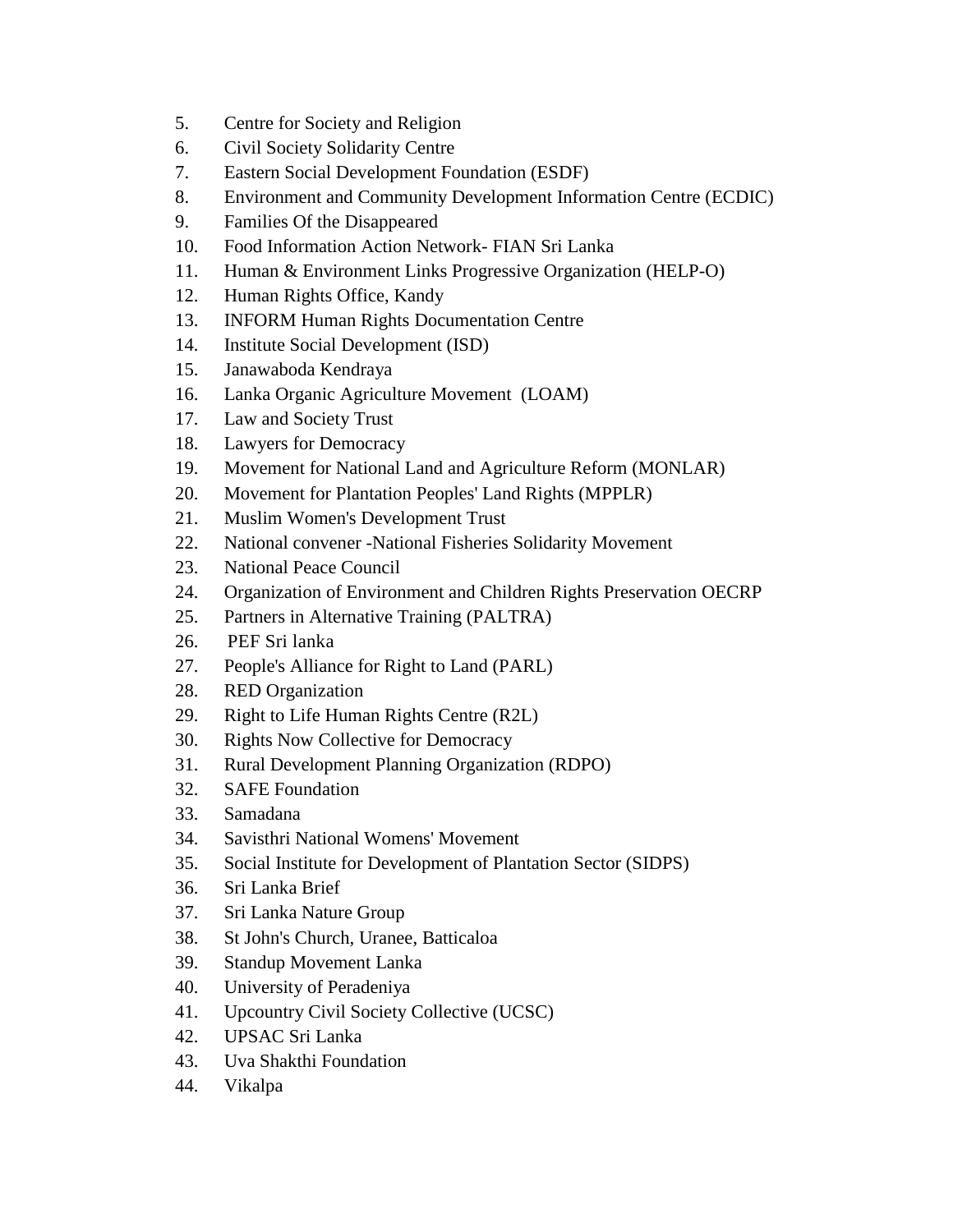- 45. Viluthu--Centre for Human Resource Development
- 46. Women Development Organization
- 47. Women for Justice and Peace in Sri Lanka
- 48. Women's Action for Social Justice (WASJ) Net Work.
- 49. Women's Action Network

## **Individuals**

- 50. Anithra Varia
- 51. Anushaya Collure
- 52. Aruna Shantha Nonis
- 53. Ashila Dandeniya
- 54. B.Gowthaman, Attorney at law
- 55. Buhary Mohamed
- 56. Chaminda Piyasekara
- 57. Chandra Devanarayana
- 58. Chathura Walivitiya
- 59. D.A Saman Hamangoda
- 60. D.M. Nimal Disanayake
- 61. Dinushika Dissanayake, Attorney-at-Law
- 62. Fr. Jeevantha peiris
- 63. Fr. Nandana Manatunga -
- 64. Fr. Rohan Silva
- 65. Fr.M.Sathivel
- 66. Herman Kumara
- 67. Ian Ferdinands
- 68. J.A.N.N.Priyantha Fernando
- 69. Jagath Siriwardana
- 70. Jayani Abeysekara
- 71. Jayanthi Kuru-Utumpala
- 72. Jayasiri Jayasekara
- 73. Jehan Jegadeesan
- 74. Jehan Perera
- 75. Joanne Senn
- 76. Juwairiya Mohideen
- 77. K,S,Ratnavale , Attorney at law
- 78. K. Ajith Hadley Perera
- 79. K. J. Brito Fernando
- 80. L.W.R Wickramasinghe
- 81. Lal Wijenayake
- 82. Lucille Abeykoon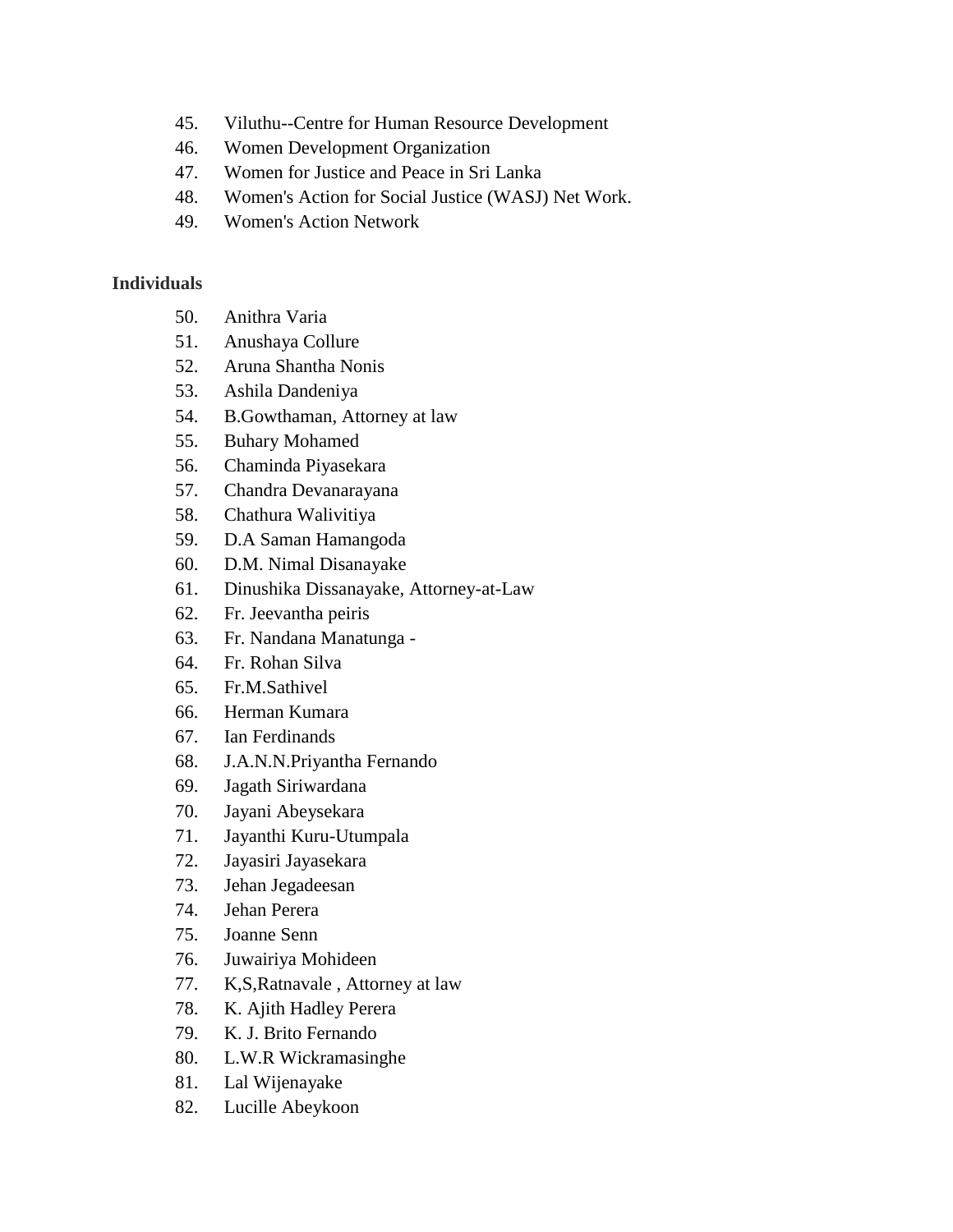- 83. Maithreyi Rajasingam,
- 84. Marisa de Silva
- 85. N. Harsha Jayarathna,
- 86. N. Sukirtharaj,
- 87. Nadesan Suresh
- 88. Nadie Kammallaweera
- 89. Nagulan Nesiah
- 90. Nalini Rathnarajah
- 91. Niroshan Ekanayaka
- 92. Niyanthini Kadirgamar
- 93. P.Muthulingam
- 94. P.N.Singham
- 95. Peter Rezel
- 96. Philip Dissanayaka
- 97. Prabodha Rathnayaka, Attorney-at-Law
- 98. Prof. Arjuna Parakrama
- 99. Prof. Jayadeva Uyangoda
- 100. Puni Selvaratnam
- 101. Raman Sanjay Gandhi
- 102. Rev. Rajan Rohaan,
- 103. Rev.Andrew Devadason
- 104. Rev.Dr. Jayasiri Peiris
- 105. Rev.Reid Shelton Fernando
- 106. Ruki Fernando
- 107. Ruwan Laknath Jayakody
- 108. S. Balakrishnan
- 109. S. Ratnajeevan H. Hoole
- 110. S. Visvalingam
- 111. S.C.C.Elankovan,
- 112. S.Sandanam
- 113. Sachitha Nandajith
- 114. Sampath Samarakoon
- 115. Sarala Emmanuel
- 116. Shereen Saroor
- 117. Suchith Abeyewickreme
- 118. Sunanda Deshapriya
- 119. Suren D. Perera,
- 120. Swasthika Arulingam, Attorney-at-Law
- 121. Thilak Kariyawasam
- 122. Tisaranlee Gunasekara